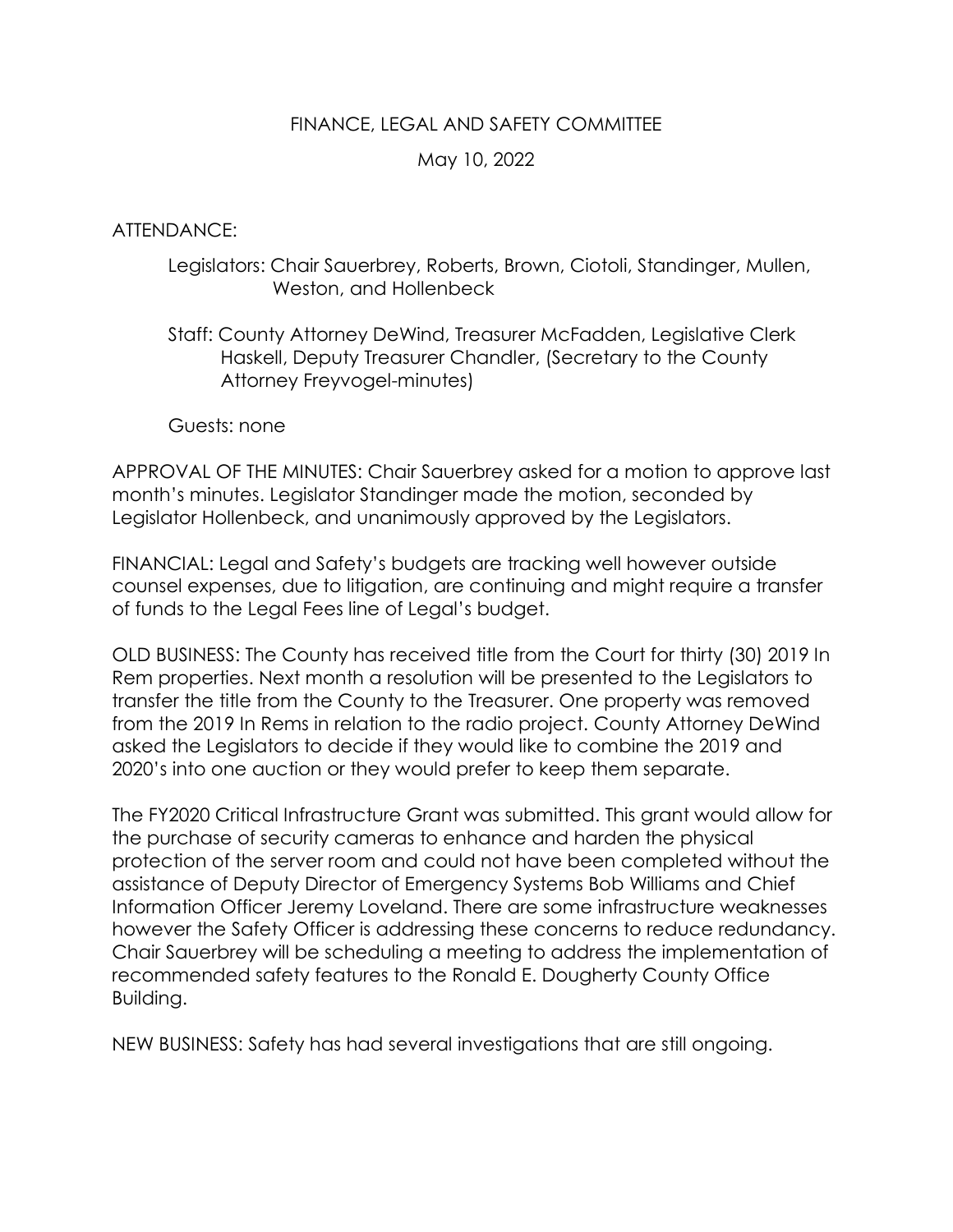The transition to Neogov Learn for County trainings is going well. Only thirty-four (34) employees still need to activate their account and over two hundred (200) employees have completed the new one hour defensive driving course. It is important employees activate their accounts due to a majority of mandated trainings migrating to this platform.

Paralegal Kevin Humes has been a tremendous support to Soil and Water's recent wet lands acquisition with the Upper Susquehanna Coalition. This was a complex deal handled in timely manner by Mr. Humes.

The 2020 In Rems currently consist of sixty-six (66) properties. A few of these homeowners are attempting to acquire funding, to pay back taxes, through grants, the Department of Social Services, and charitable organizations. May 2, 2022 was the redemption point however properties are still able to be sold back to the homeowners at this point. Treasurer McFadden informed the Legislators his office has been inundated with phone calls from homeowners, attorneys, and banks in regards to these properties, they have had issues with checks returned due to insufficient funds, and irate homeowners threatening staff. Bankruptcy filings should lower the amount of available properties to around fifty-five (55). Legislator Weston asked if a homeowner used grant funding to pay back taxes would the title stay in the homeowners name or would it be transferred to the County or State. Treasurer McFadden stated some of the grants require you to live in your home for five (5) years. If you sell your home before the five (5) year mark you will be required to pay back the grant. Legislator Mullen asked if there was going to be a one-time redemption policy put in place for this year. County Attorney DeWind stated it was doubtful this policy would be in place for this year's 2019/2020 property auction.

Assigned Counsel Rate Litigation is still ongoing in the NYC region. Discussions are continuing with the potential to have an impact on counties assigned counsel budgets. Assigned counsel rates will likely double once a decision is made and new rates could be implemented as early as this year. Legislator Weston asked for clarification on the rate increase. County Attorney DeWind stated assigned counsel rates have not been adjusted in a significant amount of time which affects the quality of representation you are entitled to. Competitive rates would allow for a larger selection of qualified attorneys.

# PERSONNEL: None

RESOLUTIONS: Authorize Contract with Cornell Cooperative Extension for Kitchen Space: The resolution was briefly discussed. The Department of Public Works is making the necessary repairs with an anticipated lease start date of June 1,